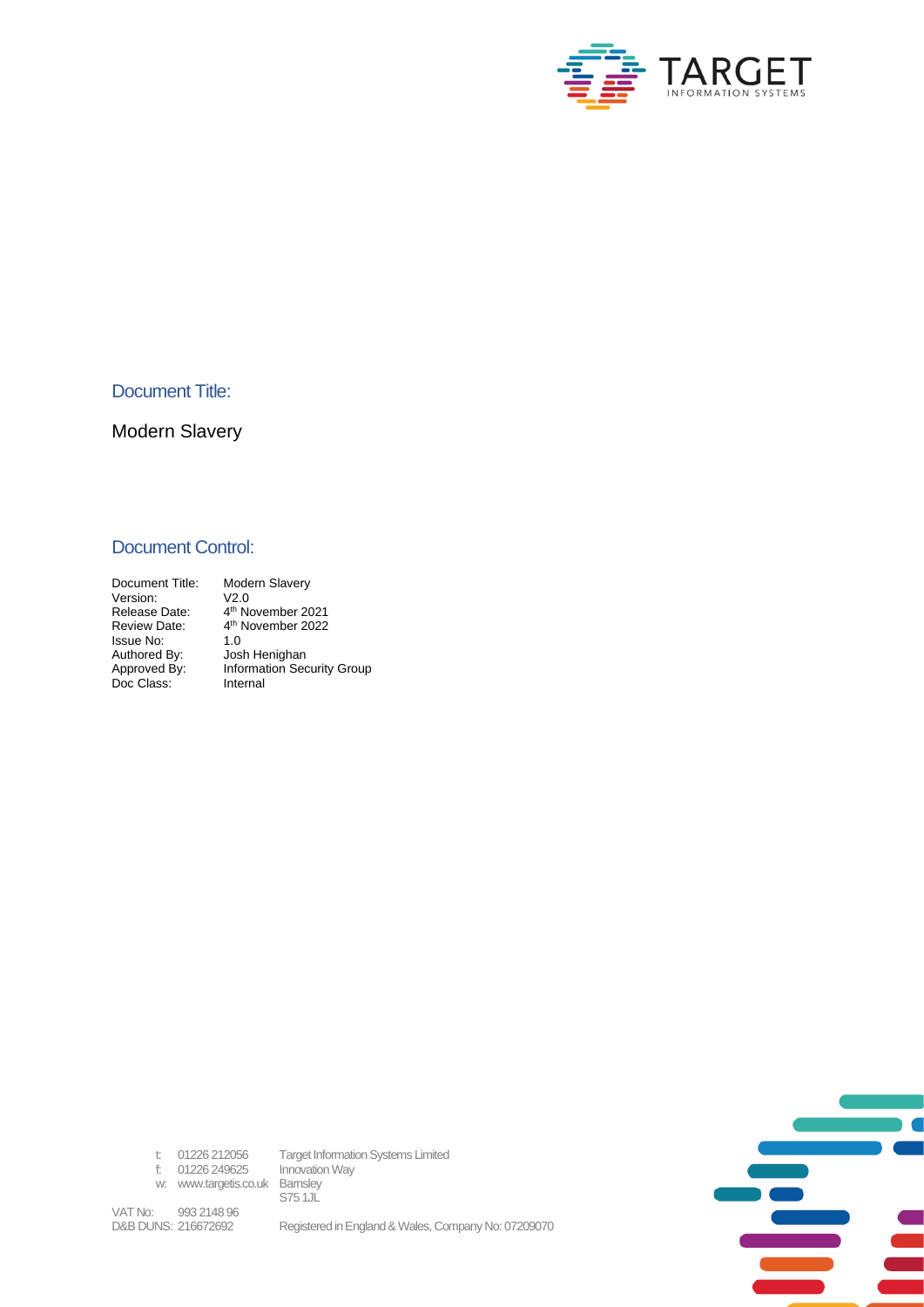# **1 About This Document**

This document outlines the policy of Target Information Systems Limited (Target) in relation to Modern Slavery. It is published to give a clear understanding of Target's policy.

# **2 Responsibility**

The Information and Security Group are responsible for this policy.

## **3 Policy**

The UK Modern Slavery Act 2015 creates offences and imposes a duty on businesses supplying goods and services in the UK to report each year on the steps they have undertaken to ensure their operation and supply chains are free of human trafficking and slavery. Other countries have similar laws and requirements. This disclosure is also intended to outline the actions Target is taking to tackle the risks of human trafficking and slavery in our business and supply chain.

Target is committed to supporting human rights within our own organisation and within its external supply base. Target expects its suppliers to comply with all applicable regulations and laws. Target fully supports the intent of the UK's laws and opposes human trafficking and slavery in all forms.

As part of our initiative to identify, assess and mitigate risks:

- I. Target uses a risk-based assessment process for evaluating, verifying and selecting direct suppliers.
- II. Target expects all of its suppliers to abide by all applicable laws and regulations and maintain the highest ethical standards

Target continues to assess and evaluate its supply chain's responsible sourcing practices. Target strive to enforce best practices in our supply chain and within the entirety of the organisation.

## **4 Policy Review**

This policy will be reviewed annually from its issue date unless a significant change is expected within the business which would lead to an earlier review.

## **5 Relevant Policies**

The following policies are relevant to monitor and reduce the risk of modern slavery occurring within our business or its supply chain:

**Supplier Diversity** 

## **6 Version History**

| <b>Version</b> | <b>Date</b> | <b>Author</b> | <b>Summary of Changes</b>         |
|----------------|-------------|---------------|-----------------------------------|
| 1.0            | 31/10/2028  | Phil Atkinson | <b>New</b>                        |
| 2.0            | 30/09/2019  | Josh Henighan | Full review and update throughout |

Document Title: Modern Slavery V2.0Modern Slavery Version: V2.0 Release Date: 4 4<sup>th</sup> November 2021 Review Date: 4<sup>th</sup> N<br>Issue No: 1.0 4<sup>th</sup> November 2022 Issue No:<br>Authored By: Authored By: Josh Henighan<br>Approved By: Information Sec Information Security Group<br>Internal Doc Class: